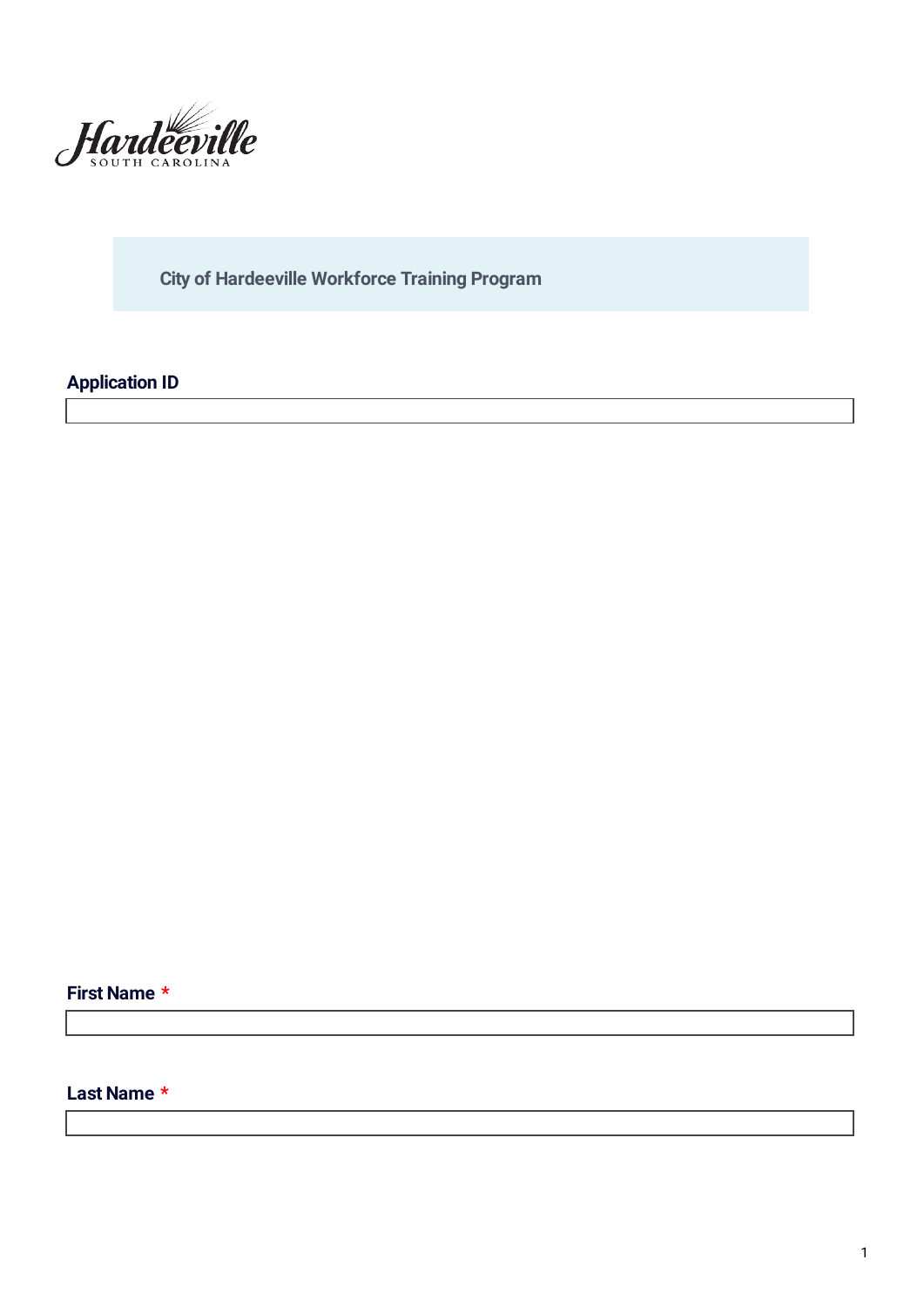#### **Email Address \***

example@example.com

#### **Home Phone Number \***

#### **Cell Phone Number \***

### **Which Workforce Training Program are you interested in completing? \***

| Birth Date *   |  |
|----------------|--|
| Month Day Year |  |
| Gender *       |  |
| Ethnicity *    |  |
|                |  |

### **Do you speak English and have the ability to read English? \***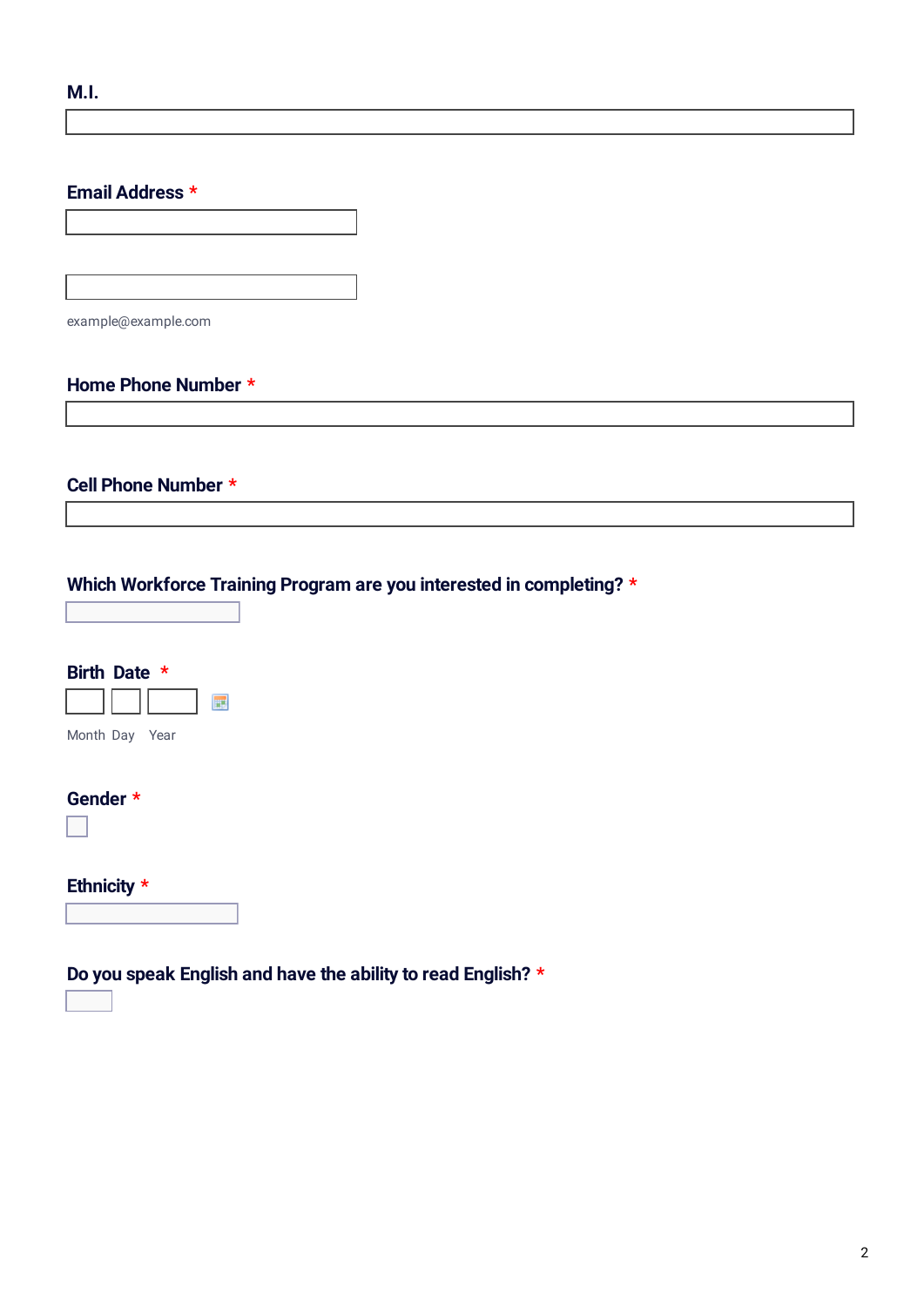|  | Highest Level of Education * |  |
|--|------------------------------|--|
|--|------------------------------|--|

**If currently enrolled in any school, what is the name of that school?**

**Do you have a Driver's License? \* Are you currently serving in the military or are you a veteran? \* Employment Status \* If unemployed, did the job loss occur because of layoff, closure or seasonal? Current Annual Income? Number of Dependents in your household? Do you own, rent your home or live with someone? Do you own a vehicle or have reliable transportation?**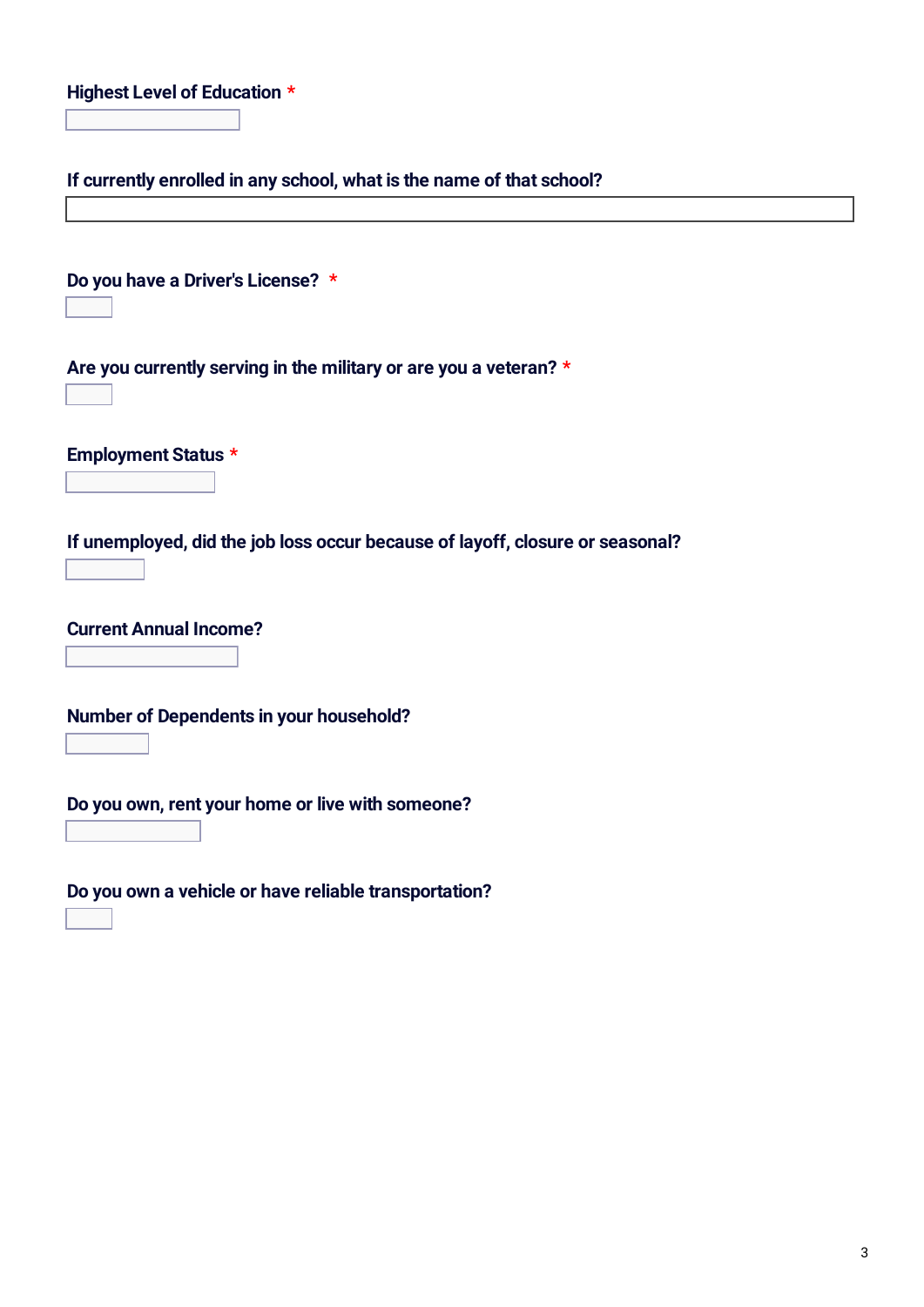# **County \***

### **Street Address \***

**City \***

# **State \***

# **Zip Code \***

| <b>Name</b> |           |
|-------------|-----------|
|             |           |
| First Name  | Last Name |

#### **Name**

| <b>First Name</b> | Last Name |
|-------------------|-----------|

# **Home Phone Number**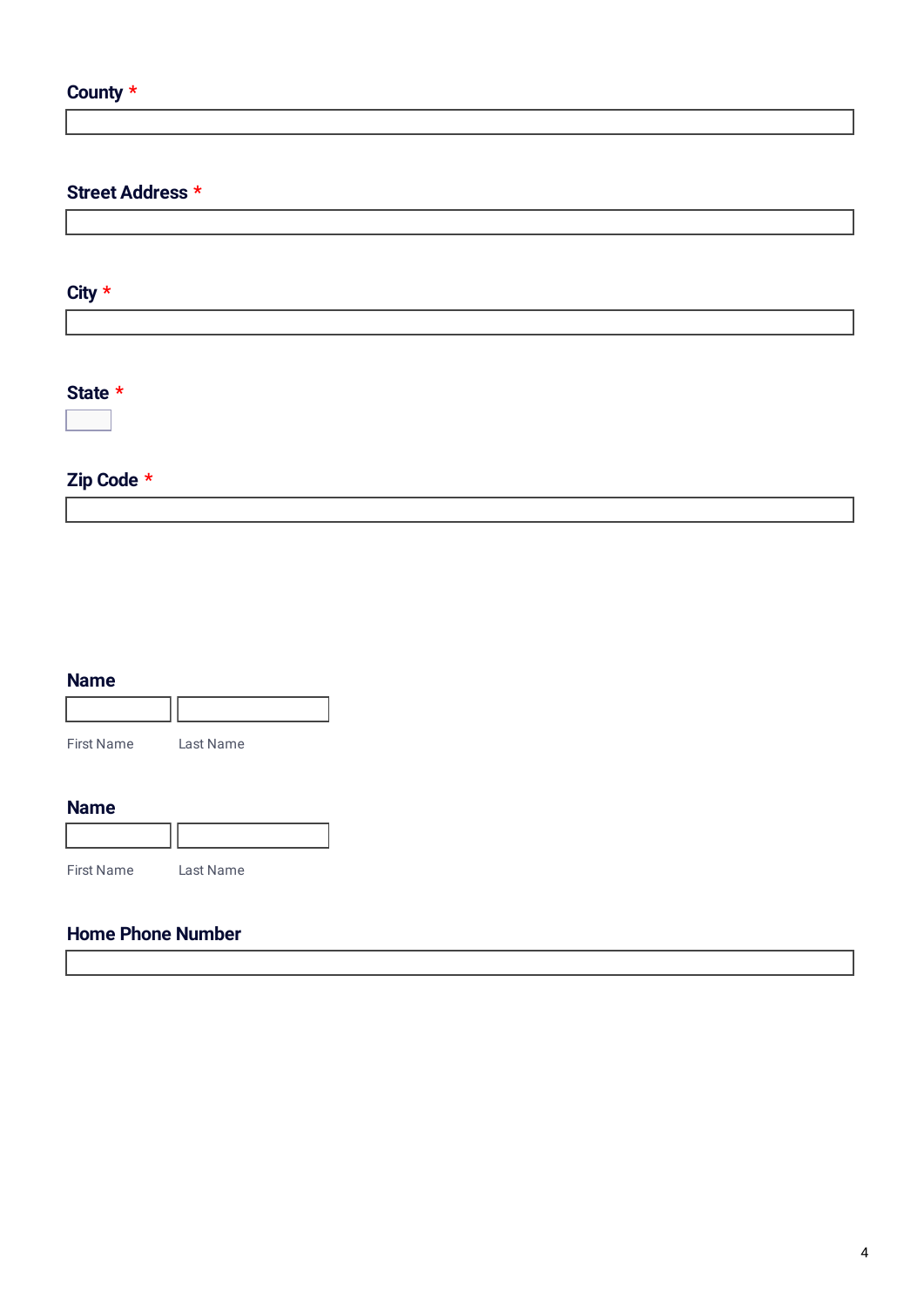# **Cell Phone Number**

## **Street Address**

**City**

### **State**

# **Zip Code**

Workforce Training Program

### **First Name \***

#### **Last Name \***

#### **Phone Number \***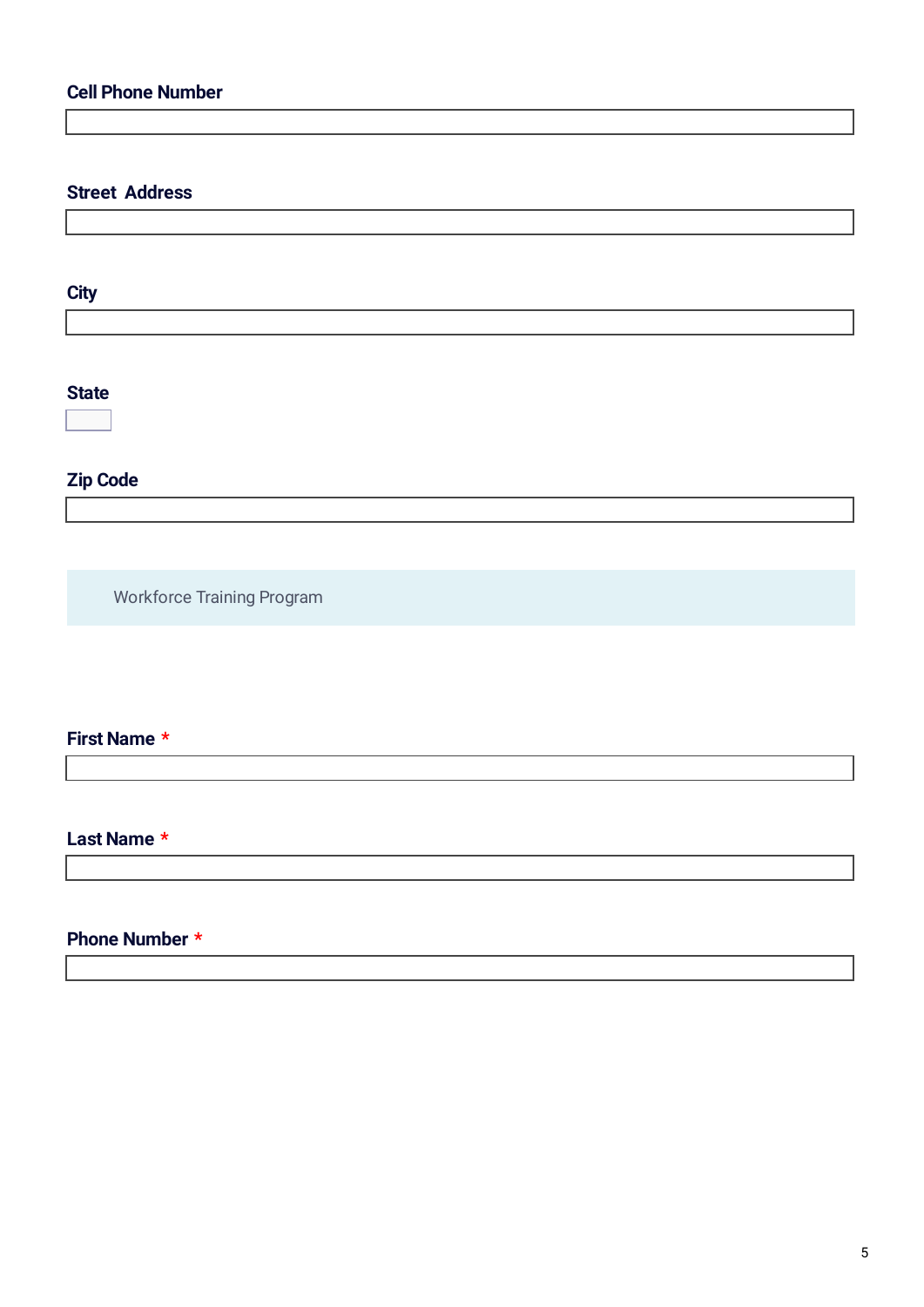**Insurance/Health Coverage (Company)**

**Insurance/Health Coverage (Policy #)**

**Please list any of the following: Current medications, Medication allergies, Food allergies, Chronic health concerns.**

Workforce Training Program

Education History

#### **School Name**